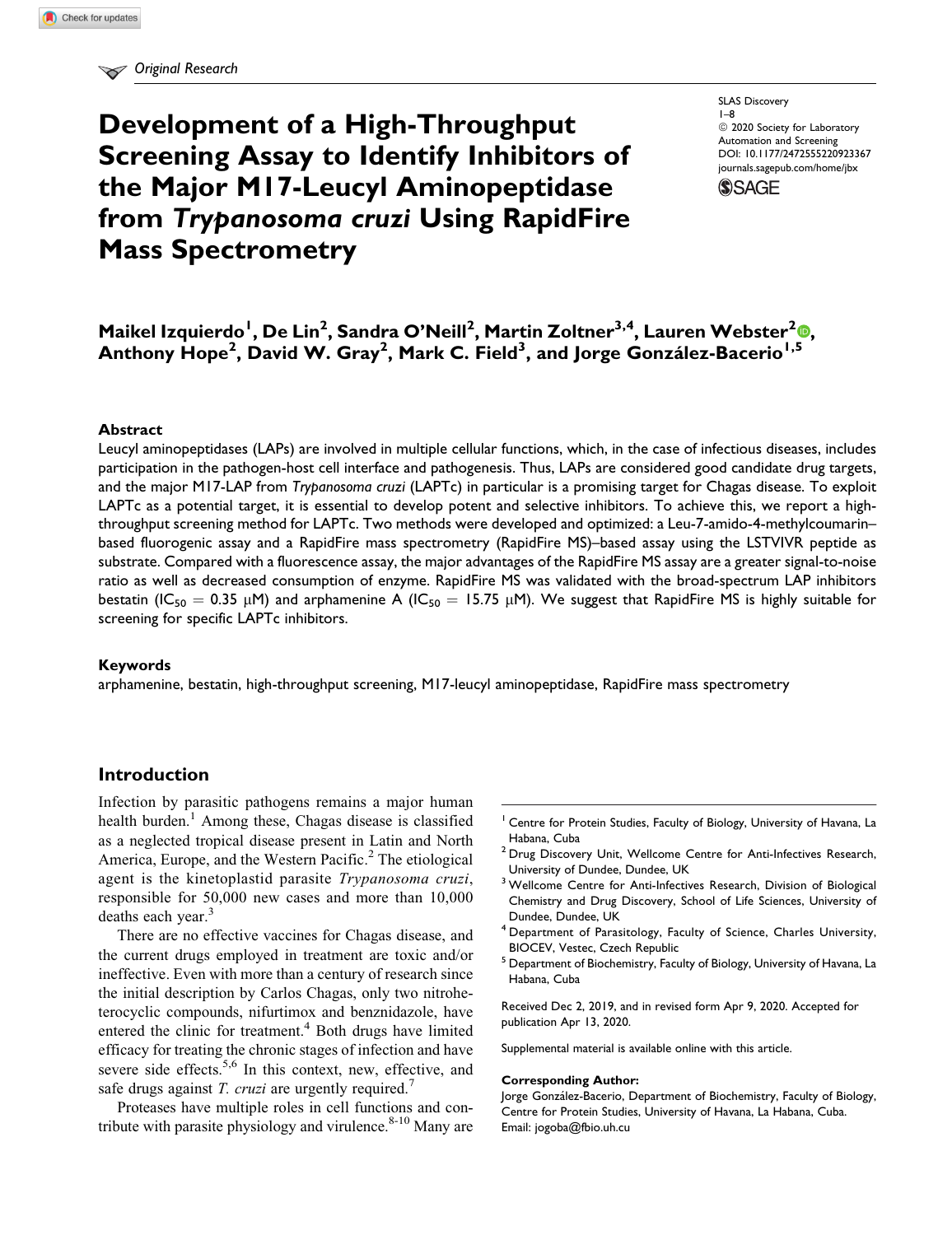considered good drug targets,<sup>11,12</sup> among which are M17leucyl aminopeptidases (LAPs; EC 3.4.11.1), enzymes that preferentially catalyze removal of an N-terminal leucine from peptides.<sup>13</sup> The process requires two divalent metal cations and a neutral/basic optimal pH.14

The major M17-LAP from T. cruzi (LAPTc; UniProt: Q4DZJ3) is a 330-kDa homohexameric protein that has been proposed to be localized to vesicles in the parasite cytoplasm.<sup>15</sup> LAPTc could participate in the nutritional supply by degradation of peptides that are endocytosed by the parasite and delivery of leucine to the cytoplasm. Notably, the aminopeptidase inhibitor arphamenine A inhibits in vitro growth of *T. brucei brucei*, a parasite closely related to T. cruzi.<sup>16</sup> In addition, TbLAP1, the T. brucei ortholog of LAPTc, is involved in the late stages of segregation of kinetoplast DNA, as knockdown causes a delay in cytokinesis.<sup>17</sup> Furthermore, bestatin, a classic inhibitor of M1- and M17-aminopeptidases, $^{18}$  caused in situ inhibition of LAPTc in *T. cruzi*.<sup>19</sup> This latter evidence indicates that LAPTc is potentially druggable by bestatin and bestatin-like low-molecular-weight inhibitors.

M17-LAPs may also be exploitable in other parasites. The M17-LAP from Plasmodium falciparum plays an essential housekeeping function, as suggested by a specific bestatin-derived inhibitor.<sup>13</sup> The inhibition of Babesia bovis growth by bestatin has also been attributed to the inhibition of BbM17-LAP.<sup>20</sup> Finally, knockout of LAPTg from Toxoplasma gondii inhibits the ability of the parasite to invade cultured cells and also resulted in reduced replication and attenuated virulence in a murine model. $^{21}$  Hence, LAPs may also be of significant importance for the development of therapeutics in a wider context.

To identify highly specific LAPTc inhibitors in largecompound libraries, a high-throughput screening (HTS) assay is necessary.<sup>22</sup> Ideally, this assay needs to be sensitive, robust, and have a high signal-to-noise ratio. $^{23}$ Here we describe two biochemical assays for the identification of LAPTc inhibitors by HTS. The first is a fluorescence assay based on the fluorogenic substrate Leu-7-amido-4-methylcoumarin (Leu-AMC), and the second uses RapidFire mass spectrometry (RapidFire MS) with the peptide substrate LSTVIVR. We validated the selected method by assessing the half inhibitory concentration  $(IC_{50})$  of bestatin and arphamenine A toward LAPTc.

## Materials and Methods

#### Substrates and Other Reagents

Superose 6 HR10/30 column was from Amersham Biosciences (Buckinghamshire, UK). DMSO, formic acid, NP-40, trifluoracetic acid (TFA), acetonitrile, and Leu-AMC

were obtained from Sigma-Aldrich (St. Louis, MO). The LSTVIVR (786.953 Da) and STVIVR\* (683.794 Da) peptides were supplied by Cambridge Research Biochemicals (Billingham, UK) and dissolved in water.

## Protein Expression and Purification of Recombinant LAPTc

LAPTc was produced in recombinant form in Escherichia *coli* according to Izquierdo et al.<sup>24</sup> As a second purification step, gel filtration chromatography was performed using a Superose 6 HR10/30 column with 50 mM Tris-HCl buffer, pH 8.0, 300 mM NaCl. The flow rate was 1 mL/min, the fraction size was 2 mL, and runs were monitored at 280 nm. Protein samples were quantified by the Bradford method. Sodium dodecyl sulfate–polyacrylamide gel electrophoresis was performed with NuPAGE 4% to 12% Bis-Tris Gels (Invitrogen, Paisley, UK). Purified LAPTc was stored at  $-80$  °C in the same buffer.

## Kinetic Assay with the Fluorogenic Substrate Leu-7- Amido-4-Methylcoumarin

LAP enzymatic activity was assessed by a continuous kinetic method using 1 mM (one value of apparent Michaelis-Menten's constant -app $K_M$ -) Leu-AMC fluorogenic substrate solubilized in  $DMSO<sup>25</sup>$ . The fluorescence due to the release of AMC (excitation: 380 nm, emission: 460 nm) was monitored over a 30-min period using a microplate spectrofluorometer (PHERAstar FSX, BMG LAB-TECH, Aylesbury, UK). Kinetic assays were carried out with concentrations of LAPTc that were linearly related to the initial velocities, at  $25^{\circ}$ C, in 96- or 384-well black plates (200, 100, and 50  $\mu$ L final volume). The activity buffer was 50 mM Tris-HCl pH 7.5. The final concentration of DMSO was  $1\%$ ,  $10\%$ , and  $20\%$  (v/v). Only the linear portions of progress curves, corresponding to substrate consumption lower than 5%, were used to measure the reaction rates. Slopes with  $R^2$  < 0.98 were not considered. All assays were performed in triplicate.

Determination of the enzyme concentration range linearly related with the initial velocity. Three enzyme concentrations  $(0.036, 0.09, \text{ and } 0.18 \,\mu\text{M})$  were tested, and initial velocities were determined in 96-well black plates with a final volume of  $200 \mu L$ .

Determination of apparent  $K_M$  for LAPTc. Assays were performed with  $0.036 \mu M$  LAPTc, in 96-well black plates and 200 µL final volume, at 11 concentrations of Leu-AMC substrate prepared by serial dilutions in the 9.375 to 9600  $\mu$ M range. The experiment was performed at 1% and  $20\%$  DMSO. The app $K_M$  was calculated by fitting the Michaelis-Menten rectangular hyperbola function<sup>26</sup> to the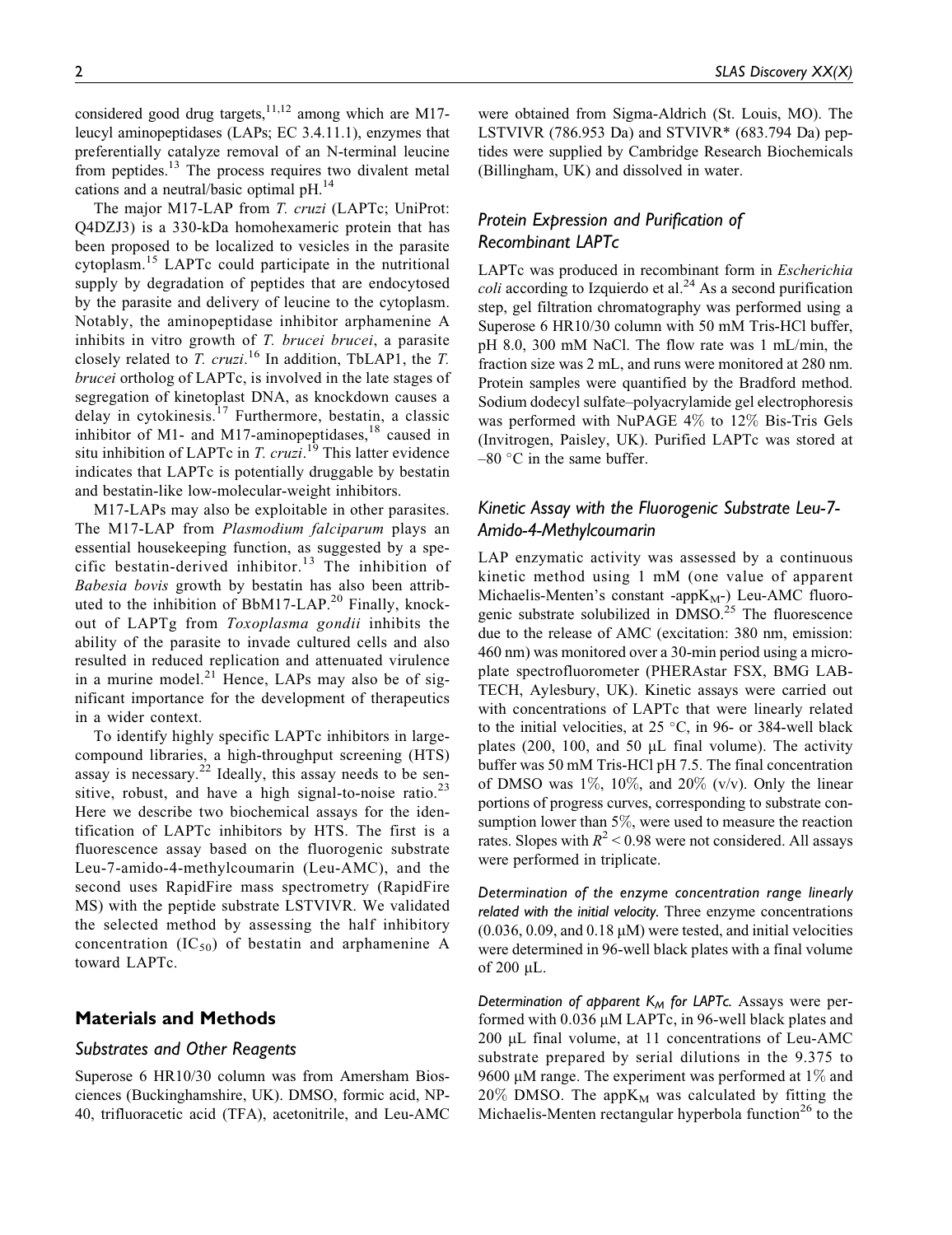experimental data using the software OriginPro 8 SR0 (version 8.0724 [B724]; OriginLab Corporation, http:// www.OriginLab.com).

Determination of the bestatin effect. Assays were performed by preincubating  $0.18 \mu M$  LAPTc with 1 mM bestatin for 15 min before adding substrate, in 384-well black plates, for a final volume of 50  $\mu$ L and 20% DMSO.

## Kinetic Assay with the LSTVIVR Peptide Substrate by RapidFire MS

LAP enzymatic activity was assessed by a discontinuous kinetic method. Basically, this method consisted of mixing enzyme and substrate, allowing the reaction, and further quantifying the product by MS. For this, the reaction was loaded into the mass spectrometer after a liquid chromatography step. The mass spectrometer contains a triple quadrupole; the precursor selection occurs in the first, the fragmentation occurs in the second, and fragment selection occurs in the third quadrupole. Peak areas were integrated, and area ratios of product to the internal standard were used for quantitation.

The assay was performed in 384-well clear F-bottom polypropylene plates with a final reaction volume of 15 mL. The reaction mixture contains 7.5 mL LAPTc in 50 mM Tris-HCl, pH 7.5, 0.005% NP-40, plus 7.5 mL LSTVIVR peptide substrate in the same buffer. The reaction was performed at room temperature for 40 min and then stopped with 85  $\mu$ L 1% formic acid containing 0.15  $\mu$ g/mL STVIVR\* internal standard.

RapidFire MS was performed using a RapidFire 365 system (Agilent, Santa Clara, CA) coupled with a triple quadrupole mass spectrometer 6740 (Agilent). The samples were loaded onto a C18 cartridge (Agilent) using 0.1% TFA in deionized water at flow rate of 1.5 mL/min and eluted to the mass spectrometer using 0.1% TFA in acetonitrile/deionized water (90/10,  $v/v$ ) at a flow rate of 1.25 mL/min. The sipper was washed to minimize carryover with deionized water followed by acetonitrile. Aspiration time, load/wash time, elution time, and reequilibration time were set to 600, 3000, 5000, and 500 ms, respectively, with a cycle time of approximately 10 s. The triple-quadrupole mass spectrometer with electrospray ion source was operated in positive multiple reaction monitoring (MRM) mode. The detailed setting for the mass spectrometer parameters was as follows: capillary voltage, 3000 V; gas temperature, 350 °C; gas flow, 7 L/min; nebulizer, 40 psi; sheath gas temperature, 300 °C' sheath gas flow, 11 L/min; and nozzle voltage, 1500 V. The MRM transitions (Q1 and Q3) for LSTVIVR peptide as a reaction product and LSTVIVR\* peptide as an internal standard were set as 337.8/486.3 and 342.8/491.3, respectively. The mass resolution window for both parental and daughter ions was set at as a unit (0.7 Da). The dwell time, fragmentor, and collision energy for each transition were 50 ms, 175 V,

and 10 eV, respectively. Peak areas were integrated, and area ratios of the LSTVIVR peptide to the internal standard LSTVIVR\* peptide were used for quantitation.

Determination of the enzyme concentration range linearly related with the initial velocity at different incubation times. LAPTc was tested at 0, 1.56, and 3.13 nM with 2 mM  $(\sim 12 \text{ appK}_{\text{M}})$  LSTVIVR peptide substrate. Different incubation times were tested (0, 5, 10, 15, and 20 min).

Determination of apparent  $K_M$  for LAPTc. LAPTc was tested at 3 nM with 10 LSTVIVR peptide substrate concentrations, prepared by serial dilutions in water, spanning the range of  $3.906$  to  $2000 \mu M$ . The incubation time was 20 min.

Determination of the incubation time range linearly related with the initial velocity. LAPTc was tested at 3 nM with 150  $\mu$ M ( $\sim$ 1 app $K_M$ ) LSTVIVR peptide substrate at 0, 10, 20, 30, 40, 50, and 60 min incubation.

Determination of the LAPTc tolerance to DMSO. LAPTc was tested at 3 nM with 150  $\mu$ M ( $\sim$ 1 app $K_M$ ) LSTVIVR peptide substrate at 40 min incubation in the presence of  $0\%$ , 1%, 2%, 3%, and 4% DMSO.

Dose-response study for bestatin and arphamenine A. LAPTc was tested at 3 nM with 150  $\mu$ M ( $\sim$ 1 app $K_M$ ) LSTVIVR peptide substrate at 40 min incubation. Before addition of substrate, LAPTc was preincubated with the inhibitors or DMSO for 15 min. Bestatin and arphamenine A were prepared in 10 concentrations in DMSO by serial dilutions in the ranges of 0.005 to 100  $\mu$ M and 1.76 to 900  $\mu$ M, respectively. A control without inhibitor (the same volume of DMSO, 0% inhibitory effect) and another without enzyme and inhibitor (100% inhibitory effect) were prepared.

The  $IC_{50}$  values were calculated by the nonlinear fit of the Hill function to the experimental data, using OriginPro 8 SR0 software (version 8.0724 (B724); OriginLab Corporation, http://www.Origi nLab.com) with default parameters.

## Statistical Calculations

Blank Median  $=$  Median (Blank) (nonexcluded BLANK Raw Values)

High Control (Ctrl) Median  $=$  Median (Ctrl) (nonexcluded control raw values).

When the raw value for the Blank was lower than the raw value for the Ctrl, the following formulas were used:

Robust  $S/B = Median (Ctrl)/Median (Bank)$ 

Robust Z' Factor  $= 1 - (3 \times (1.4826 \times \text{MAD(Ctrl)}) + 3$ 

 $\times$  (1.4826  $\times$  MAD(Blank)))/Med-

ian(Ctrl) – Median(Blank)

where MAD is the median absolute deviation.

When the raw value for Ctrl was lower than the raw value for the Blank, the following formulas were used: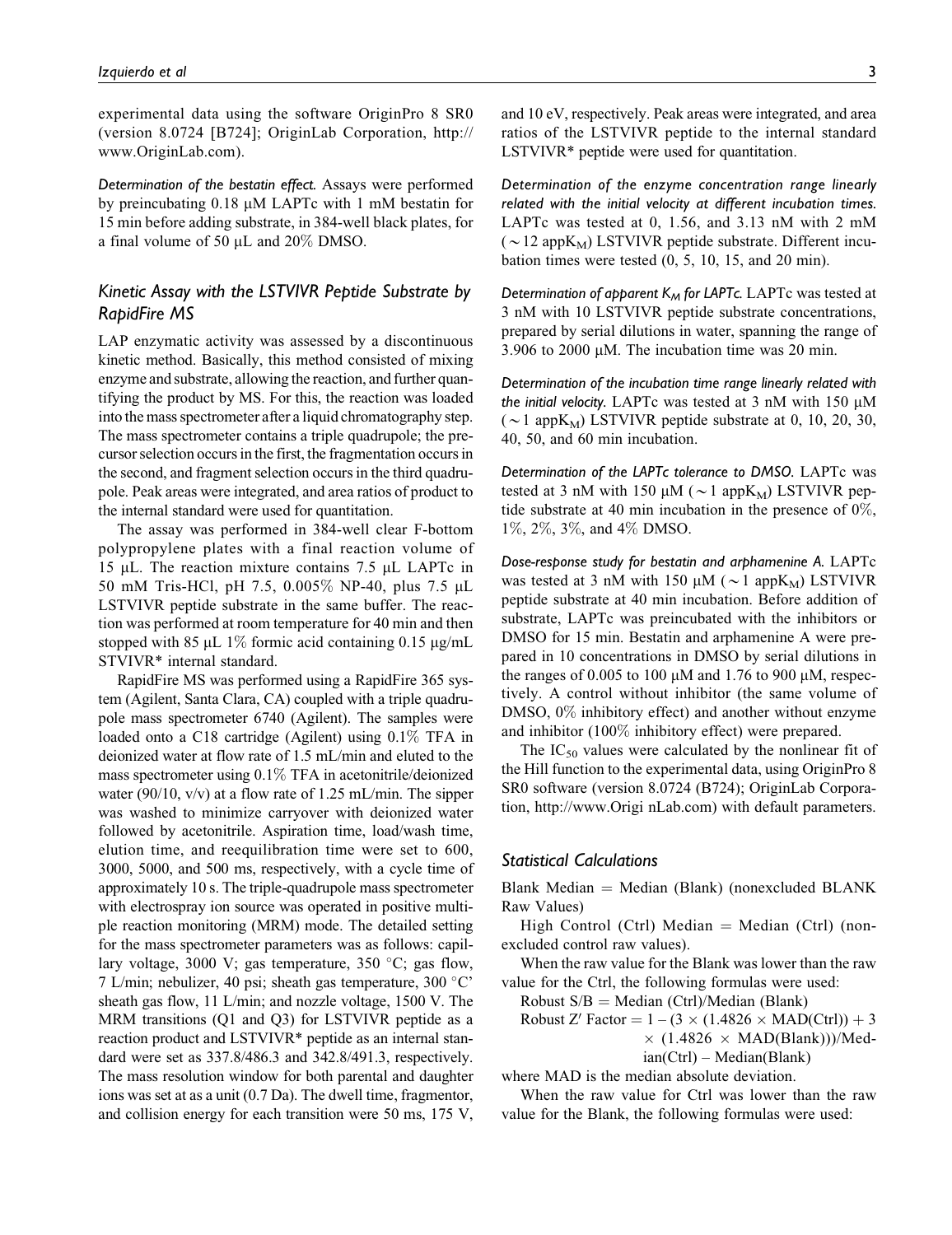

Figure 1. Development of the fluorescence assay based on the Leu-7-amido-4-methylcoumarin substrate. (A) Determination of the leucyl aminopeptidase from Trypanosoma cruzi (LAPTc) concentration range linearly related with the initial velocity. FAU, fluorescence arbitrary units. (B, C) Determination of apparent  $K_M$  (app $K_M$ ) for LAPTc in the presence of (B) 1% DMSO and (C) 20% DMSO. Assays were performed with 0.036  $\mu$ M LAPTc in 96-well black plates and 200  $\mu$ L final volume. n, Hill slope factor. (D–F) Reaction time courses. In all cases, assays were performed with 1 mM substrate. (D) Ninety-six well black plates, 200 µL final volume, 0.036 µM LAPTc, and 10% DMSO. (E) Three-hundred eighty-four well black plates, 100 µL final volume, 0.036 µM LAPTc, and 10% DMSO. (F) Three-hundred eighty-four well black plates, 50 µL final volume, 0.18 µM LAPTc, and 20% DMSO. Bestatin was tested at 1 mM. AU, arbitrary units. Different numbers represent different replicates for the same treatment.

Robust  $S/B = Median (Blank)/Median (Ctrl)$ Robust Z' factor  $= 1 - (3 \times (1.4826 \times \text{MAD(Blank)}) + 3$  $\times$  (1.4826  $\times$  MAD(Ctrl)))/Median (Blank) – Median(Ctrl)

## **Results**

## Isolation and Purification of LAPTc

LAPTc was expressed in Escherichia coli (1575 bp synthetic gene cloned in the plasmidic vector pET-19b between the NdeI and XhoI restriction sites, fused to an N-terminal tag of 10 histidines) and purified by immobilized metallic ion affinity chromatography according to Izquierdo et al. $^{24}$ Here, to improve purity, we introduced a second purification step based on gel filtration chromatography. After this chromatography, the protein was obtained in sufficient amount (25.36 mg from 600 mL of culture) and with a purity of  $92\%$  (Suppl. Fig. S1).

#### Fluorescence Assay Development

First, we determined the enzyme concentration range that was linearly correlated with the initial velocity. Assays were performed in 96-well black plates and 200  $\mu$ L final

volume. LAPTc has maximal activity at pH 9.0, 50 $\degree$ C, and  $4 \text{ mM Co}^{2+}$ .<sup>24</sup> However, the conditions tested here were pH 7.5, 25  $\degree$ C, and no cation, to have an assay close to physiological conditions in which inhibition is relevant and favors the stability of the compound set. As the result of this first experiment, an enzyme concentration range of 0.036 to  $0.18$   $\mu$ M was found to be linearly correlated with the initial velocity (Fig. 1A).

Second, the app $K_M$  value of LAPTc with the Leu-AMC substrate was determined. The  $K_M$  is expressed as an apparent value because the enzyme is not 100% homogeneous. For HTS biochemical assays, it is desirable to reduce the reaction volume as much as possible, and here we tested 200, 100, and 50  $\mu$ L. For this reason, we determined app $K_M$ in the presence of 1% DMSO (the substrate is dissolved in this solvent and represents 1% final volume in the 200  $\mu$ L assay) and 20% DMSO (when the assay volume is reduced to 50  $\mu$ L, it is not accurate to dispense 0.5  $\mu$ L of substrate and inhibitor; then, both volumes should be increased to 5  $\mu$ L, each representing 10% final volume). LAPTc is known to be a DMSO-tolerant enzyme, as it retains activity in the presence of 20% DMSO. At this organic solvent concentration, the affinity for the Leu-AMC substrate is, however, only slightly diminished with respect to 1% DMSO, with app $K_M$  increased only from 1.05 to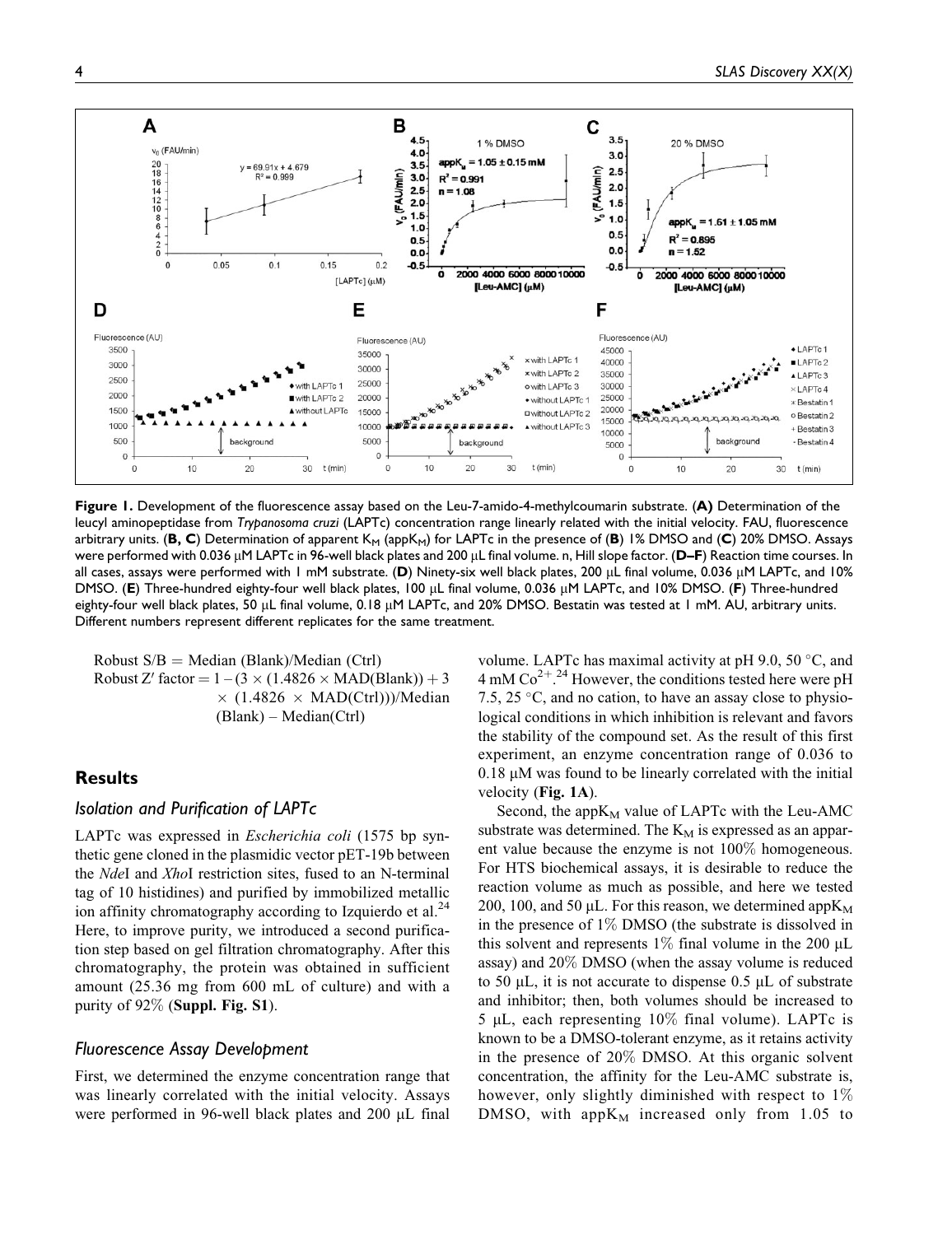

Figure 2. Development of the RapidFire mass spectrometry assay with the LSTVIVR peptide substrate. (A) Progress curves at different leucyl aminopeptidase from Trypanosoma cruzi (LAPTc) concentrations. (B) Determination of the LAPTc concentration range linearly related with the initial velocity. In both experiments, the enzyme was tested at 0, 1.56, 3.13, and 6.25 nM with 2 mM ( $\sim$  12 appK<sub>M</sub>) substrate. (C) Determination of apparent  $K_M$  (app $K_M$ ) for LAPTc. LAPTc was tested at 3 nM with 10 substrate concentrations, prepared by serial dilutions in water, spanning the range 3.906 to 2000  $\mu$ M. The incubation time was 20 min. n, Hill slope factor. (D) Determination of the incubation time range linearly related with the initial velocity. LAPTc was tested at 3 nM with 150  $\mu$ M ( $\sim$  1 appK<sub>M</sub>) substrate. (E) Determination of the LAPTc tolerance to DMSO. LAPTc was tested at 3 nM with 150  $\mu$ M ( $\sim$  1 appK<sub>M</sub>) substrate at 40 min incubation. AU, arbitrary units. Discontinuous lines represent selected parameters.

1.61 mM (Fig. 1B, C). A 1 mM substrate concentration was selected for the remaining experiments.

Despite clearly reporting LAP activity, a high background signal was observed (Fig. 1D) and was also present in 384-well plates with a 100  $\mu$ L reaction volume and 10% DMSO, as well as 50  $\mu$ L, 20% DMSO, and 1 mM bestatin (Fig. 1E, F). Although the assay could detect inhibitors such as bestatin (Fig. 1F), the low signal-to-noise ratio suggested that the assay was not adequate for identification of LAP inhibitors by HTS.

## RapidFire MS Assay Development

With the poor performance of the fluorescence-based assay, we turned to RapidFire MS. This assay was performed without added exogenous divalent metallic cation, like the fluorescence assay. The enzyme concentration range linearly correlating with initial velocity was determined for different incubation times. As is shown in Figure 2A, below 3.13 nM LAPTc, a linear relationship with initial velocity was obtained for all incubation times. Therefore, 3 nM LAPTc was selected for the next steps.

Next, the app $K_M$  value against the LSTVIVR peptide substrate was determined as  $132 \mu M$  (Fig. 2B). Hence, 150 µM substrate was used in the next experiments.

Incubation time was linearly related with the initial velocity up to 60 min (Fig. 2C) and a 40 min incubation time was selected. When different DMSO concentrations were tested, the DMSO-tolerant property of LAPTc was corroborated. At  $4\%$  DMSO, the enzyme retained 67.8% of activity (Fig. 2D).

To test assay robustness and signal-to-noise ratio, a mock screen without inhibitors was performed. Two 384 well plates were used, and the last column in both cases lacked the enzyme (Suppl. Fig. S2). The robustness  $Z'$ values were 0.80 and 0.61, respectively, and the signal-tobackground ratios were 48.4 and 49.2, respectively. These values are considered to be very acceptable for HTS.

Finally, a dose-response study for known aminopeptidase inhibitors bestatin and arphamenine A against LAPTc was performed (Fig. 3). The  $IC_{50}$  values for bestatin and arphamenine A are  $0.35 \mu M$  and  $15.75 \mu M$ , respectively.

In Table 1, both kinetic methods tested in this work for LAPTc activity and its inhibition are compared in their main parameters.

## **Discussion**

Leucine is an important amino acid for trypanosomatids. It has been proposed that leucine catabolism produces mevalonate, a metabolite necessary for the ergosterol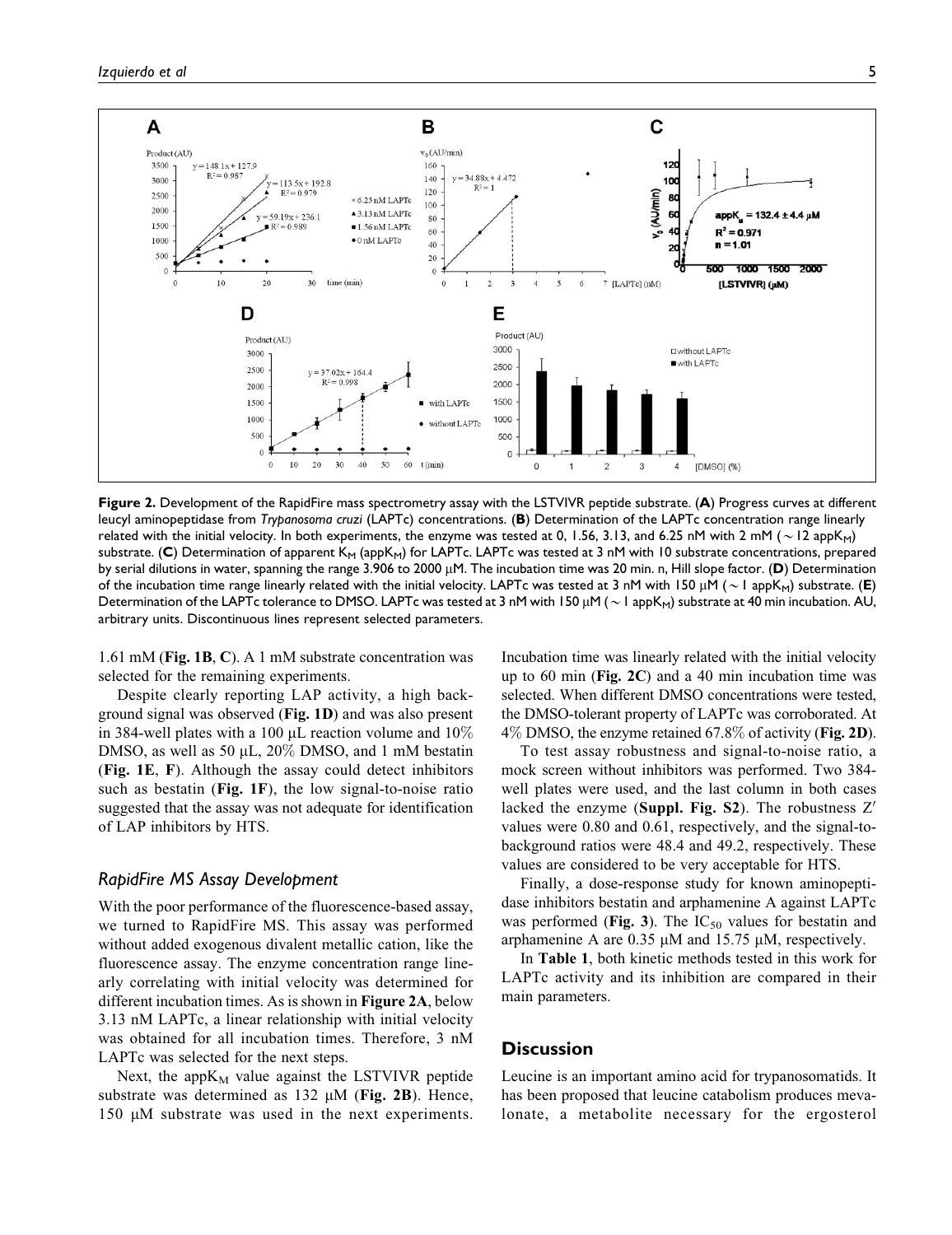

Figure 3. Dose-response study for bestatin (A) and arphamenine A (B) toward leucyl aminopeptidase from Trypanosoma cruzi (LAPTc) by RapidFire mass spectrometry based on LSTVIVR peptide substrate. LAPTc was tested at 3 nM with 150 µM ( $\sim$  1 appK<sub>M</sub>) substrate at 40 min incubation. The enzyme was preincubated with the inhibitors or DMSO (0% inhibitory effect control) for 15 min, prior to addition of substrate. n, Hill slope factor.

Table 1. Comparison Between the Fluorescence Assay and the RapidFire MS Assay.

| Parameter                     | <b>Fluorescence Assay</b>               | RapidFire MS Assay                                                                    |
|-------------------------------|-----------------------------------------|---------------------------------------------------------------------------------------|
| Assay final volume            | 200, 100 and 50 $\mu$ L                 | $15 \mu L$                                                                            |
| Assay time                    | $30 \text{ min}$                        | $40 \text{ min}$                                                                      |
| Assay LAPTc concentration     | 36 and 180 nM                           | 3 nM                                                                                  |
| Substrate $appKM$             | 1.05 mM (1% DMSO)<br>1.61 mM (20% DMSO) | $132.4 \mu M$                                                                         |
| Assay substrate concentration | l mM                                    | 150 uM                                                                                |
| DMSO tolerance                | Until 20%                               | 67.8% activity at 4% DMSO                                                             |
| Signal-to-noise ratio         | Low                                     | High (48.4 and 49.2)                                                                  |
| Robustness Z' value           | Not determined                          | $0.80$ and $0.61$                                                                     |
| Inhibitors detected           | <b>Bestatin</b>                         | Bestatin (IC <sub>50</sub> = 0.35 µM) and arphamenine A (IC <sub>50</sub> = 15.75 µM) |

biosynthesis, which is a cholesterol-related essential parasite lipid.<sup>27,28</sup> Because many parasites, including trypanosomatids, have no or limited ability to synthesize essential amino acids, including leucine, it is possible that LAPs are important for the provision of this amino acid. This contribution with leucine production, at least in part, could explain why M17-LAPs are critical for parasite development in the mammalian host.<sup>29,30</sup>

In this work, we developed and optimized two kinetic assays for identification of LAPTc inhibitors by HTS. This is necessary to detect potent inhibitors of this M17-LAP in libraries of thousands of synthetic compounds, as the first step in the target-based drug discovery process.

In our previous work, we purified LAPTc in a single step by IMAC.<sup>24</sup> To improve purity, we introduced an additional gel filtration step and obtained LAPTc protein in a sufficient amount and purity for the development of kinetic assays, one of which proved to be suitable for HTS (Suppl. Fig. S1).

M17-LAPs are usually assayed at alkaline pH and elevated temperature,  $2^{9,31-34}$  and the *T. cruzi* enzyme displays maximal activity at pH 9.0 and 50  $^{\circ}$ C.<sup>24</sup> Although these conditions are incompatible with HTS, LAPTc retained sufficient activity at pH 7.5 and room temperature for HTS assay development (Figs. 1A, 2A, and 2C). In our fluorescence assay, the lowest concentration showing activity was 36 nM (Fig. 1A), whereas 3 nM LAPTc was sufficient for RapidFire MS (Fig. 2A; and Table 1).

The drastic difference in the app $K_M$  value for LAPTc between Leu-p-nitroanilide (Leu-pNA; 74  $\mu$ M<sup>24</sup>) and Leu-AMC substrates (1.05 mM; Fig. 1B), at  $1\%$  DMSO could be due to structural and size differences between both artificial substrates. The natural peptide substrate LSTVIVR has an app $K_M$  value also in the submillimolar order (132 µM; Fig. 2B). On the other hand, the increasing of DMSO concentration to 20% could produce conformational change in the protein (or simply interfere with substrate binding), diminishing the affinity to the Leu-AMC substrate (app $K_M$  is increased to 1.61 mM; Fig. 1C). However, LAPTc, as other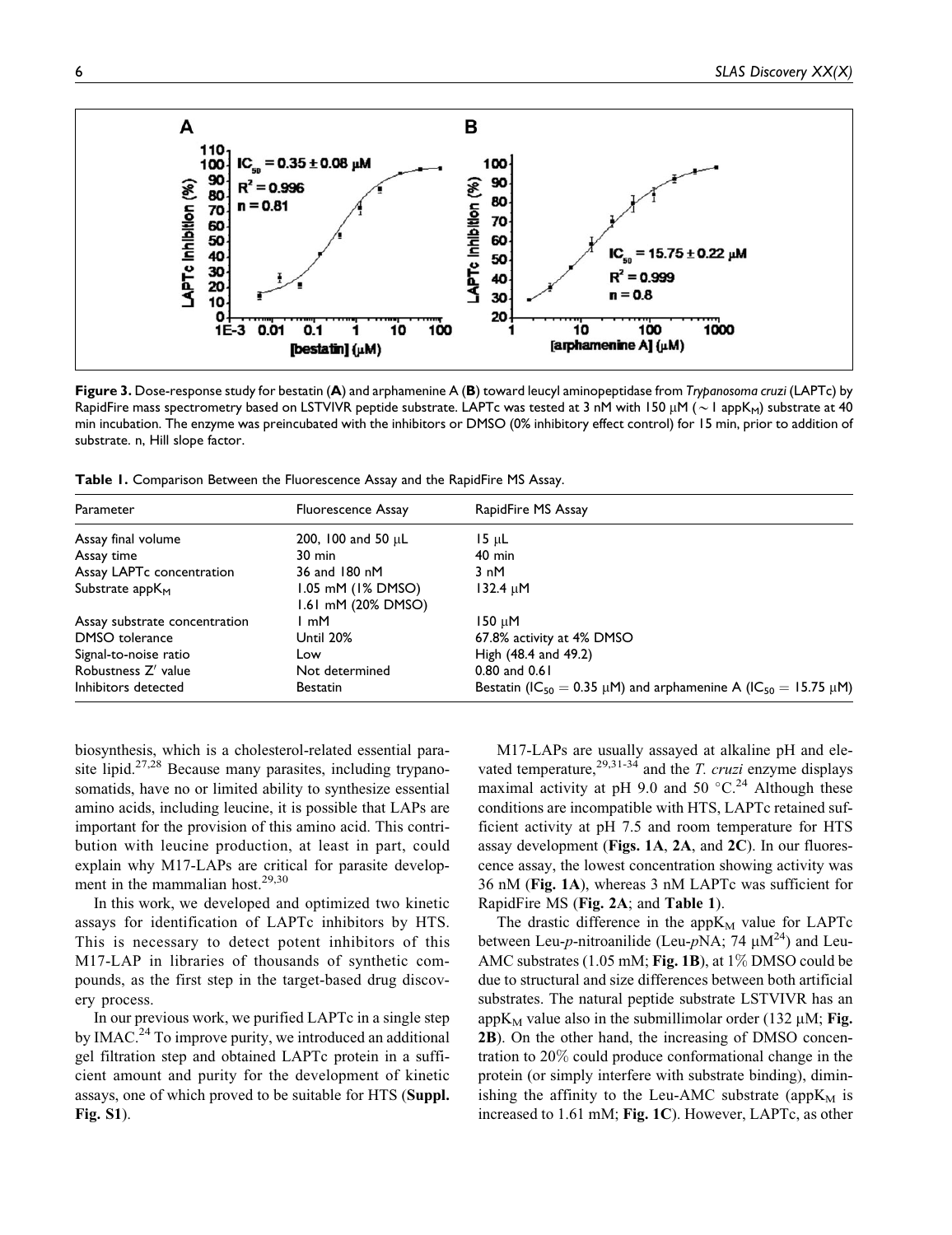enzymes, $35$  shows a high DMSO tolerance (Figs. 1C, 2D; and Table 1).

The fluorescence method has a high background under conditions tested (Fig. 1D–F). Although this background could theoretically be subtracted in assays with several replicates, in HTS assays that use single-point measurements of thousands of compounds, background subtraction substantially increases the probability of losing active molecules. For this reason, this method was rejected.

The peptide LSTVIVR was selected as the substrate in the RapidFire MS assay. The selection of the first two residues of this sequence was based on the work of Trochine et al.,<sup>19</sup> who found LS dipeptide accumulation after treatment of T. cruzi epimastigotes with bestatin. The C-terminal arginine was chosen because this amino acid is amenable to isotope labeling,  $36$  which is used as an internal standard to quantify reaction products by RapidFire MS.

The RapidFire MS–based assay we devised meets all requirements for HTS methodologies<sup>23</sup>: it is robust (with  $Z'$  values of 0.80 and 0.61; Suppl. Fig. S2), sensitive (detecting 3 nM enzyme under initial velocity conditions; Fig. 2A), and shows a high signal-to-noise ratio (48.4 and 49.2; Suppl. Fig. S2). A final reaction volume of only  $15 \mu L$ minimizes the use of enzyme and substrate (Table 1). Furthermore, the use of a water-soluble substrate decreases the DMSO concentration to  $1\%$  to  $4\%$ . This method, with a cycle time of approximately 10 s per sample (about 1 h per 384-well plate), enables rapid analysis of compound numbers compatible with HTS. MS-based assays are quantitative, and the modification of substrates with bulky fluorophores is not required. These modifications can produce large numbers of false-positives, because compounds can interact with hydrophobic fluorescent dyes appended to substrates.<sup>37</sup>

RapidFire MS successfully detected the inhibitory activity in bestatin and arphamenine A in a dose-dependent manner (Fig. 3). For bestatin, we have reported an  $IC_{50}$  of 6.62  $\mu$ M and a noncompetitive inhibition mode toward LAPTc using Leu- $p$ NA substrate.<sup>24</sup> The IC<sub>50</sub> from RapidFire MS (0.35  $\mu$ M; Fig. 3A) is different from the Leu- $pNA$ <sup>24</sup> because the  $IC_{50}$  and inhibition constant  $(K_i)$  depend on the substrate and method used.<sup>38</sup> In addition, to the best of our knowledge, this is the first report to indicate that LAPTc can be inhibited by arphamenine A (Fig. 3B). This is a promising result, because arphamenine A inhibits the in vitro growth of *T. brucei*, a parasite closely related to *T. cruzi*.<sup>16</sup>

In conclusion, as part of a campaign to exploit LAPs for therapeutic intervention, we developed a novel RapidFire MS assay for LAPTc. This technology was used by Leveridge et al.<sup>39</sup> in HTS to identify LRRK2 kinase inhibitors for the treatment of Parkinson's disease and more recently to identify an arginase II inhibitor,  $35$  but its use for aminopeptidases has not been reported. We propose that this methodology is suitable for identifying LAPTc inhibitors by HTS.

#### Acknowledgments

J.G.-B. and M.I. are grateful to Susan Farrell (training manager, Wellcome Centre for Anti-Infectives Research, University of Dundee) for the opportunity to participate in the WCAIR training scheme. We also thank her for help with the logistics of their stay in Dundee and making them feel so welcome. Equally, we thank Alain Pierre-Petit (Dundee) for help with the second step of protein purification and members of the Drug Discovery Unit compound management team.

#### Declaration of Conflicting Interests

The authors declared no potential conflicts of interest with respect to the research, authorship, and/or publication of this article.

#### Funding

The authors received no financial support for the research, authorship, and/or publication of this article: This work was supported by Wellcome Trust Centre awards (203134/Z/16/Z, 204697/Z/16/), the second to M.C.F.; the International Foundation for Sciences (grant F/4730-2) to J.G.-B.; and the project assigned to J.G.B. and associated with the Cuban National Program of Basic Sciences.

#### ORCID iD

Lauren Webster D<https://orcid.org/0000-0001-5192-7584>

#### **References**

- 1. Lee, B. Y.; Bacon, K. M.; Bottazzi, M. E.; et al. Global Economic Burden of Chagas Disease: A Computational Simulation Model. Lancet Infect. Dis. 2013, 3, 342–348.
- 2. Schmunis, G. A.Epidemiology of Chagas Disease in Nonendemic Countries: The Role of International Migration. Mem. Inst. Oswaldo Cruz 2007, 102, 75–85.
- 3. Rassi, A. Jr., Rassi, A.; Rezende, J. M. American Trypanosomiasis (Chagas Disease). Infect. Dis. Clin. North Am. 2012, 26, 275–291.
- 4. Bern, C. Chagas' Disease. N. Engl. J. Med. 2015, 373, 456–466.
- 5. Guedes, P. M.; Silva, G. K.; Gutierrez, F. R.; et al. Current Status of Chagas Disease Chemotherapy. Expert Rev. Anti Infect. Ther. 2011, 9, 609–620.
- 6. Soeiro, M.; de Castro, S. L. Screening of Potential Anti-Trypanosoma cruzi Candidates: In Vitro and In Vivo studies. Open Med. Chem. J. 2011, 5, 21–30.
- 7. Molina, I.; Salvador, F.; Sánchez-Montalvá, , A.; et al. Toxic Profile of Benznidazole in Patients with Chronic Chagas Disease: Risk Factors and Comparison of the Product from Two Different Manufacturers. Antimicrob. Agents Chemother. 2015, 59, 6125–6131.
- 8. Dalal, S.; Klemba, M. Roles for Two Aminopeptidases in Vacuolar Hemoglobin Catabolism in Plasmodium falciparum. J. Biol. Chem. 2007, 282, 35978–35987.
- 9. Alvarez, V. E.; Niemirowicz, G. T.; Cazzulo, J. J. The Peptidases of *Trypanosoma cruzi*: Digestive Enzymes, Virulence Factors, and Mediators of Autophagy and Programmed Cell Death. Biochim. Biophys. Acta 2012, 1824, 195–206.
- 10. Motta, F. N.; Bastos, I. M.; Faudry, , E.; et al. The Trypanosoma cruzi Virulence Factor Oligopeptidase B (OPBTc)